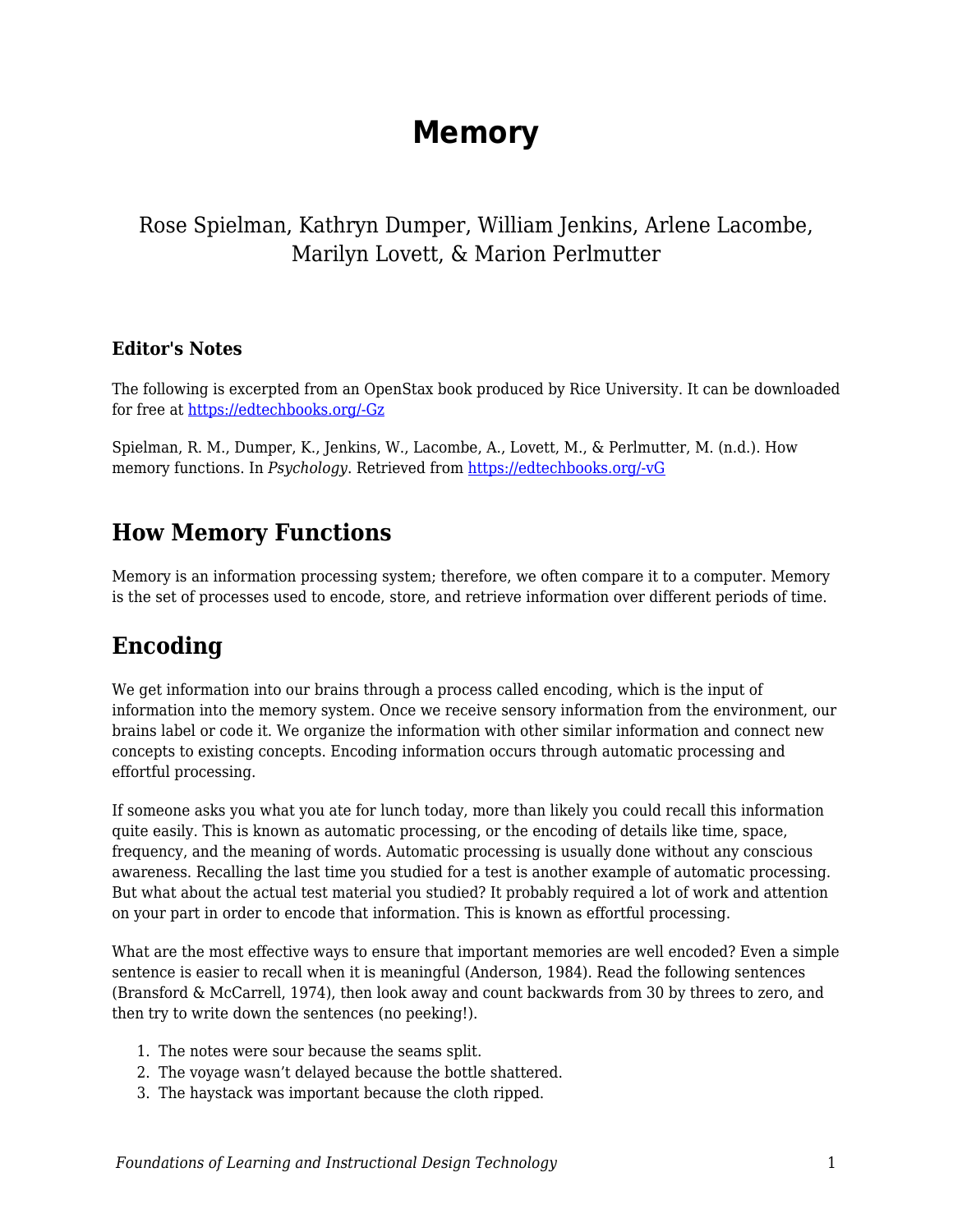How well did you do? By themselves, the statements that you wrote down were most likely confusing and difficult for you to recall. Now, try writing them again, using the following prompts: bagpipe, ship christening, and parachutist. Next count backwards from 40 by fours, then check yourself to see how well you recalled the sentences this time. You can see that the sentences are now much more memorable because each of the sentences was placed in context. Material is far better encoded when you make it meaningful.

There are three types of encoding. The encoding of words and their meaning is known as semantic encoding. It was first demonstrated by William Bousfield (1935) in an experiment in which he asked people to memorize words. The 60 words were actually divided into 4 categories of meaning, although the participants did not know this because the words were randomly presented. When they were asked to remember the words, they tended to recall them in categories, showing that they paid attention to the meanings of the words as they learned them.

Visual encoding is the encoding of images, and acoustic encoding is the encoding of sounds, words in particular. To see how visual encoding works, read over this list of words: car, level, dog, truth, book, value. If you were asked later to recall the words from this list, which ones do you think you'd most likely remember? You would probably have an easier time recalling the words *car, dog, and book*, and a more difficult time recalling the words level, truth, and value. Why is this? Because you can recall images (mental pictures) more easily than words alone. When you read the words *car, dog, and book* you created images of these things in your mind. These are concrete, high-imagery words. On the other hand, abstract words like level, truth, and value are low-imagery words. High-imagery words are encoded both visually and semantically (Paivio, 1986), thus building a stronger memory.

Now let's turn our attention to acoustic encoding. You are driving in your car and a song comes on the radio that you haven't heard in at least 10 years, but you sing along, recalling every word. In the United States, children often learn the alphabet through song, and they learn the number of days in each month through rhyme: "Thirty days hath September, / April, June, and November; / All the rest have thirty-one, / Save February, with twenty-eight days clear, / And twenty-nine each leap year." These lessons are easy to remember because of acoustic encoding. We encode the sounds the words make. This is one of the reasons why much of what we teach young children is done through song, rhyme, and rhythm.

Which of the three types of encoding do you think would give you the best memory of verbal information? Some years ago, psychologists Fergus Craik and Endel Tulving (1975) conducted a series of experiments to find out. Participants were given words along with questions about them. The questions required the participants to process the words at one of the three levels. The visual processing questions included such things as asking the participants about the font of the letters. The acoustic processing questions asked the participants about the sound or rhyming of the words, and the semantic processing questions asked the participants about the meaning of the words. After participants were presented with the words and questions, they were given an unexpected recall or recognition task.

Words that had been encoded semantically were better remembered than those encoded visually or acoustically. Semantic encoding involves a deeper level of processing than the shallower visual or acoustic encoding. Craik and Tulving concluded that we process verbal information best through semantic encoding, especially if we apply what is called the self-reference effect. The self-reference effect is the tendency for an individual to have better memory for information that relates to oneself in comparison to material that has less personal relevance (Rogers, Kuiper & Kirker, 1977).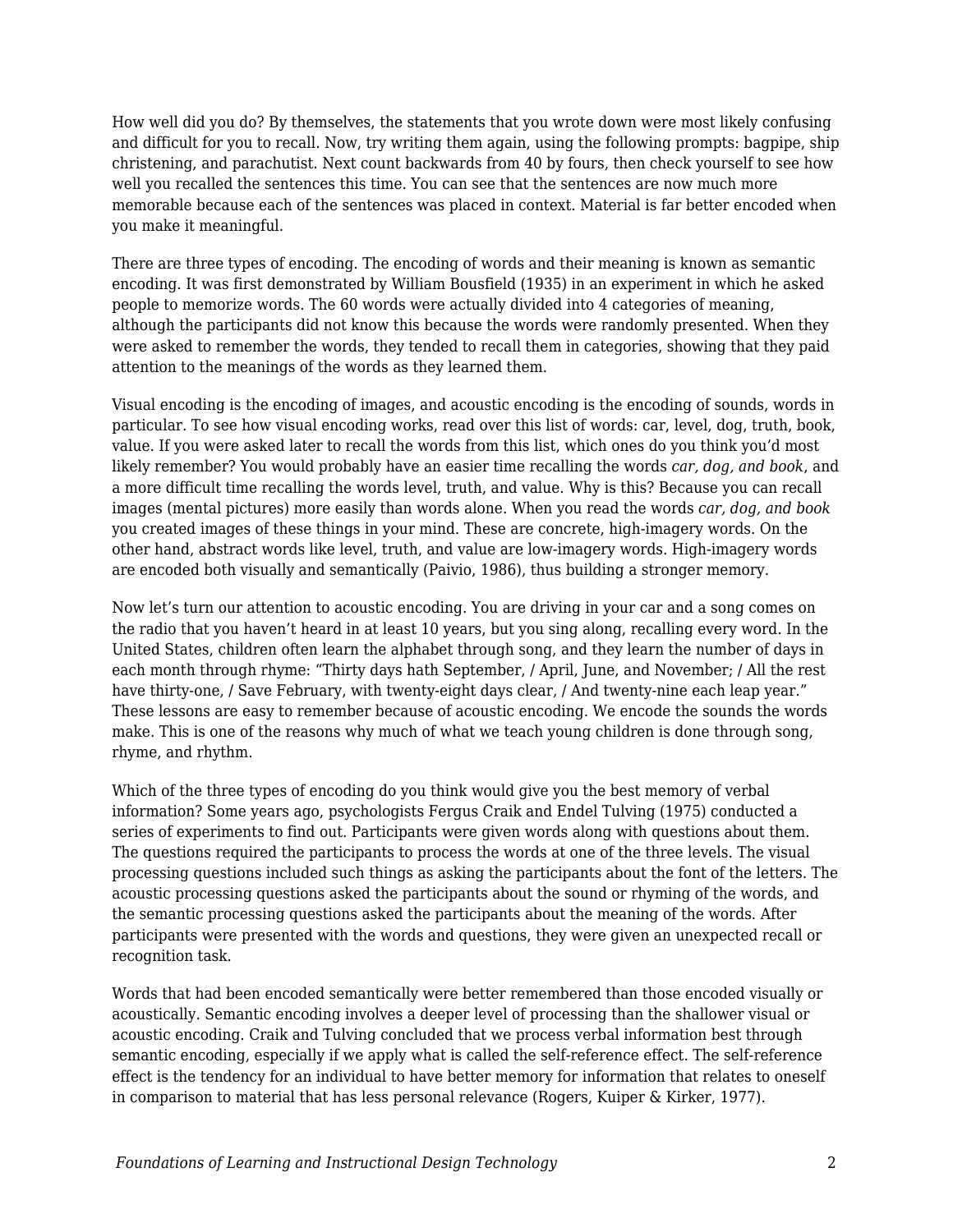# **Storage**

Once the information has been encoded, we somehow have to retain it. Our brains take the encoded information and place it in storage. Storage is the creation of a permanent record of information.

In order for a memory to go into storage (i.e., long-term memory), it has to pass through three distinct stages: Sensory Memory, Short-Term Memory, and finally Long-Term Memory. These stages were first proposed by Richard Atkinson and Richard Shiffrin (1968). Their model of human memory (Figure 1), called Atkinson-Shiffrin (A-S), is based on the belief that we process memories in the same way that a computer processes information.



**Figure 1.** Atkinson & Shiffrin Memory Model. Created by Dkahng and available on Wikimedia Commons under a CC-BY, Share Alike license.

But A-S is just one model of memory. Others, such as Baddeley and Hitch (1974), have proposed a model where short-term memory itself has different forms. In this model, storing memories in shortterm memory is like opening different files on a computer and adding information. The type of shortterm memory (or computer file) depends on the type of information received. There are memories in visual spatial form, as well as memories of spoken or written material, and they are stored in three short-term systems: a visuospatial sketchpad, an episodic buffer, and a phonological loop. According to Baddeley and Hitch, a central executive part of memory supervises or controls the flow of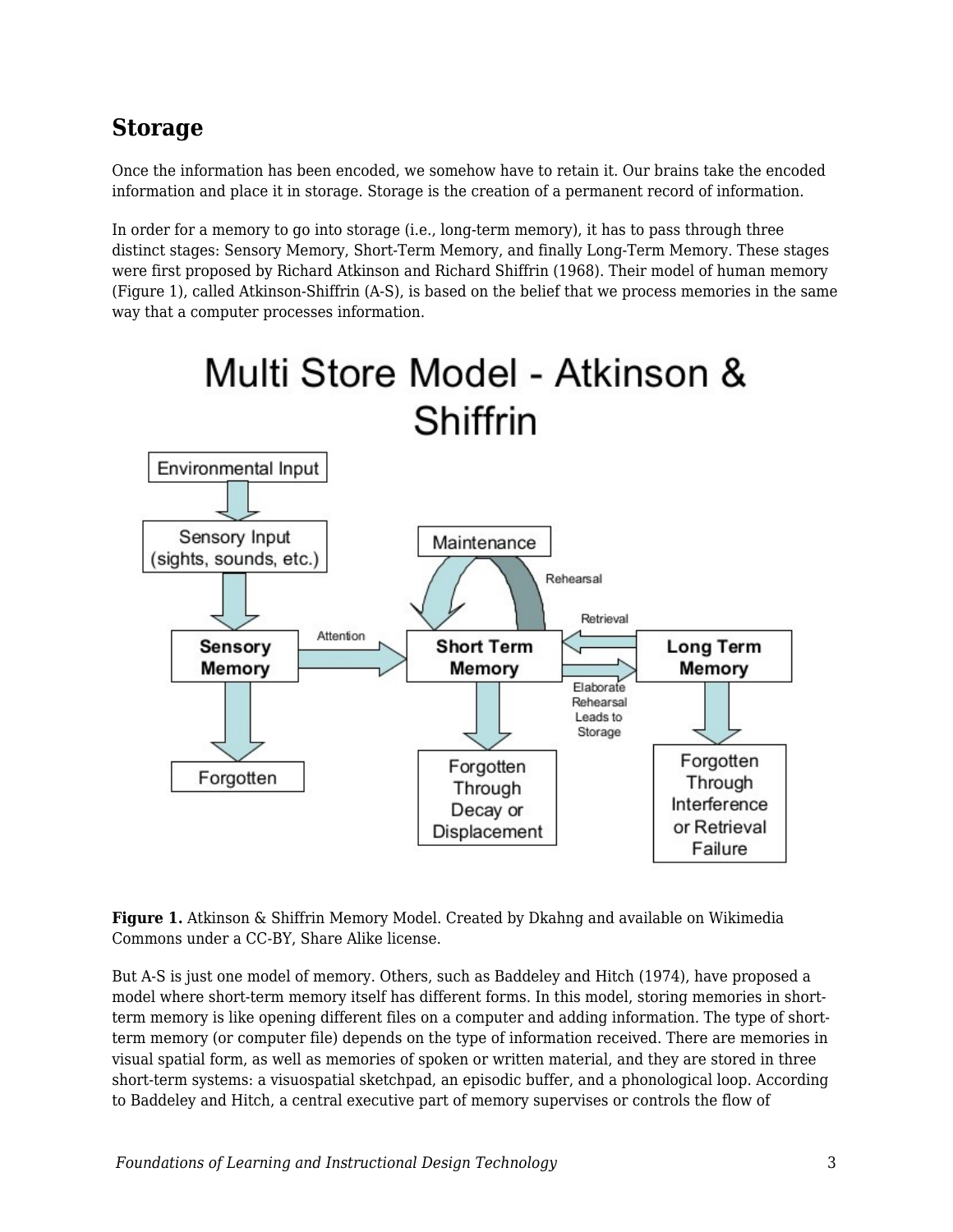information to and from the three short-term systems.

#### **Sensory Memory**

In the Atkinson-Shiffrin model, stimuli from the environment are processed first in sensory memory: storage of brief sensory events, such as sights, sounds, and tastes. It is very brief storage—up to a couple of seconds. We are constantly bombarded with sensory information. We cannot absorb all of it, or even most of it. And most of it has no impact on our lives. For example, what was your professor wearing the last class period? As long as the professor was dressed appropriately, it does not really matter what she was wearing. Sensory information about sights, sounds, smells, and even textures, which we do not view as valuable information, we discard. If we view something as valuable, the information will move into our short-term memory system.

One study of sensory memory researched the significance of valuable information on short-term memory storage. J. R. Stroop discovered a memory phenomenon in the 1930s: you will name a color more easily if it appears printed in that color, which is called the Stroop effect. In other words, the word "red" will be named more quickly, regardless of the color the word appears in, than any word that is colored red. Try an experiment: name the colors of the words you are given in Figure 2. Do not read the words, but say the color the word is printed in. For example, upon seeing the word "yellow" in green print, you should say, "Green," not "Yellow." This experiment is fun, but it's not as easy as it seems.

#### **Green Red BluePurple Blue Purple**

#### **Blue Purple RedGreen Purple Green**

**Figure 2.** Stroop Effect Memory Test. Available on Wikimedia Commons from "Fitness queen04," and licensed CC-By, Share Alike

#### **Short-term Memory**

Short-term memory (STM) is a temporary storage system that processes incoming sensory memory; sometimes it is called working memory. Short-term memory takes information from sensory memory and sometimes connects that memory to something already in long-term memory. Short-term memory storage lasts about 20 seconds. George Miller (1956), in his research on the capacity of memory, found that most people can retain about 7 items in STM. Some remember 5, some 9, so he called the capacity of STM 7 plus or minus 2.

Think of short-term memory as the information you have displayed on your computer screen—a document, a spreadsheet, or a web page. Then, information in short-term memory goes to long-term memory (you save it to your hard drive), or it is discarded (you delete a document or close a web browser). This step of rehearsal, the conscious repetition of information to be remembered, to move STM into long-term memory is called memory consolidation.

You may find yourself asking, "How much information can our memory handle at once?" To explore the capacity and duration of your short-term memory, have a partner read the strings of random numbers (Figure 3) out loud to you, beginning each string by saying, "Ready?" and ending each by saying, "Recall," at which point you should try to write down the string of numbers from memory.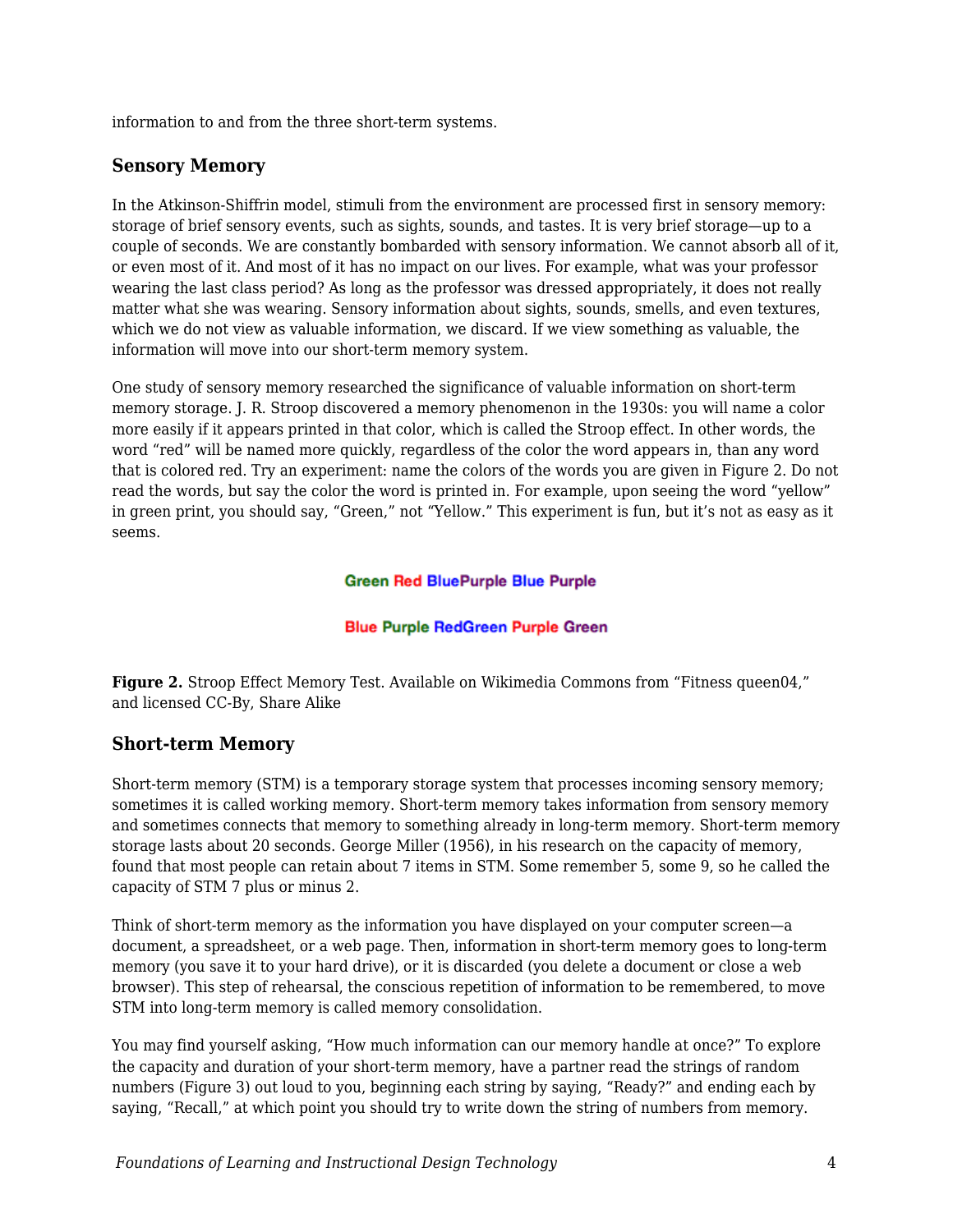9754 68259 913825 5316842 86951372 719384273 6419 67148 648327 5963827 51739826 163875942

Figure 3. Work through this series of numbers using the recall exercise explained above to determine the longest string of digits that you can store. Image available in original OpenStax chapter.

Note the longest string at which you got the series correct. For most people, this will be close to 7, Miller's famous 7 plus or minus 2. Recall is somewhat better for random numbers than for random letters (Jacobs, 1887), and also often slightly better for information we hear (acoustic encoding) rather than see (visual encoding) (Anderson, 1969).

#### **Long-term Memory**

Long-term memory (LTM) is the continuous storage of information. Unlike short-term memory, the storage capacity of LTM has no limits. It encompasses all the things you can remember that happened more than just a few minutes ago to all of the things that you can remember that happened days, weeks, and years ago. In keeping with the computer analogy, the information in your LTM would be like the information you have saved on the hard drive. It isn't there on your desktop (your short-term memory), but you can pull up this information when you want it, at least most of the time. Not all long-term memories are strong memories. Some memories can only be recalled through prompts. For example, you might easily recall a fact ("What is the capital of the United States?") or a procedure ("How do you ride a bike?") but you might struggle to recall the name of the restaurant you had dinner at when you were on vacation in France last summer. A prompt, such as that the restaurant was named after its owner, who spoke to you about your shared interest in soccer, may help you recall the name of the restaurant.

Long-term memory is divided into two types: explicit and implicit (Figure 4). Understanding the different types is important because a person's age or particular types of brain trauma or disorders can leave certain types of LTM intact while having disastrous consequences for other types. Explicit memories are those we consciously try to remember and recall. For example, if you are studying for your chemistry exam, the material you are learning will be part of your explicit memory. (Note: Sometimes, but not always, the terms explicit memory and declarative memory are used interchangeably.)

Implicit memories are memories that are not part of our consciousness. They are memories formed from behaviors. Implicit memory is also called non-declarative memory.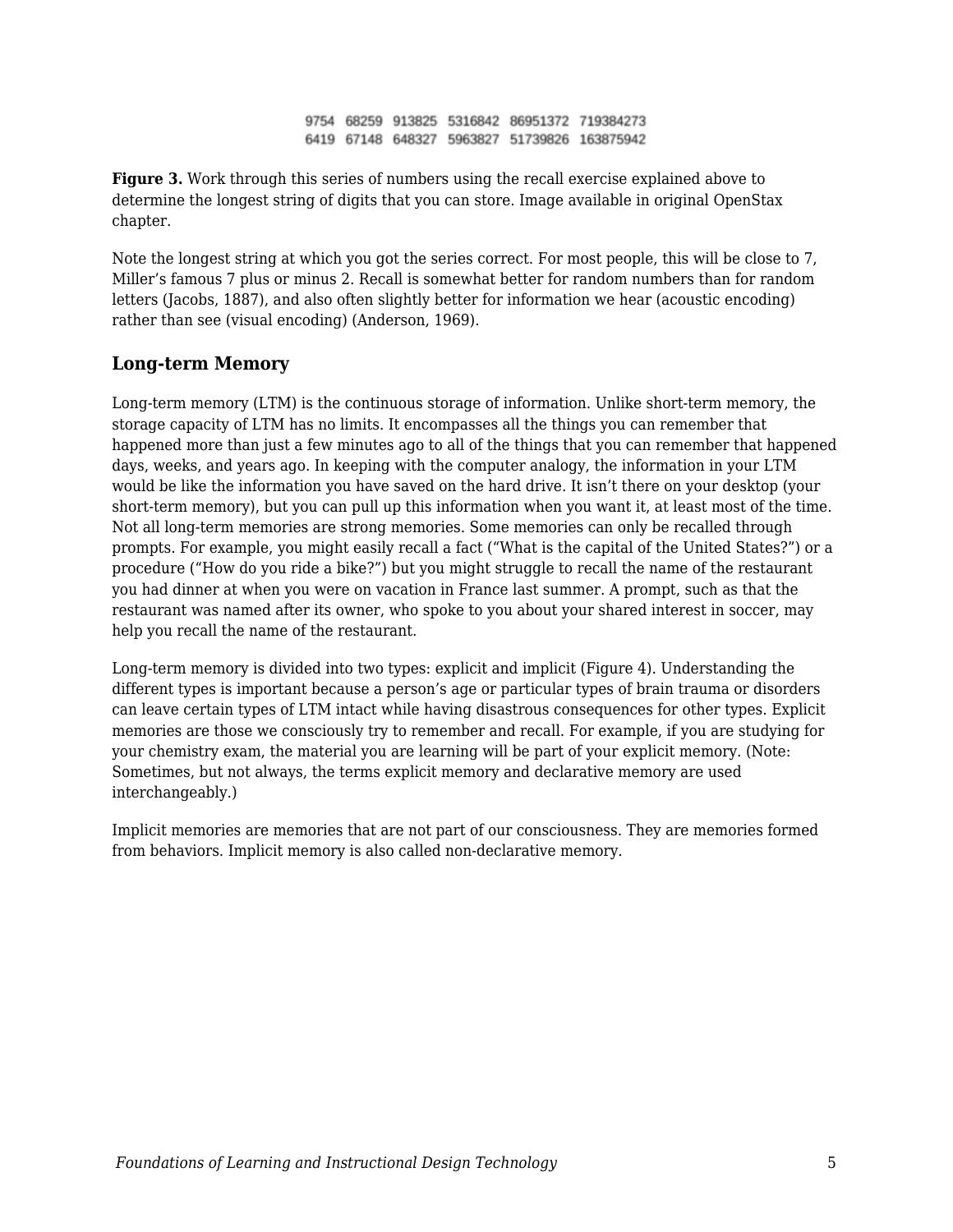

**Figure 4.** Available in the original OpenStax chapter.

Procedural memory is a type of implicit memory: it stores information about how to do things. It is the memory for skilled actions, such as how to brush your teeth, how to drive a car, how to swim the crawl (freestyle) stroke. If you are learning how to swim freestyle, you practice the stroke: how to move your arms, how to turn your head to alternate breathing from side to side, and how to kick your legs. You would practice this many times until you become good at it. Once you learn how to swim freestyle and your body knows how to move through the water, you will never forget how to swim freestyle, even if you do not swim for a couple of decades. Similarly, if you present an accomplished guitarist with a guitar, even if he has not played in a long time, he will still be able to play quite well.

Declarative memory has to do with the storage of facts and events we personally experienced. Explicit (declarative) memory has two parts: semantic memory and episodic memory. Semantic means having to do with language and knowledge about language. An example would be the question "what does *argumentative* mean?" Stored in our semantic memory is knowledge about words, concepts, and language-based knowledge and facts. For example, answers to the following questions are stored in your semantic memory:

- Who was the first President of the United States?
- What is democracy?
- What is the longest river in the world?

Episodic memory is information about events we have personally experienced. The concept of episodic memory was first proposed about 40 years ago (Tulving, 1972). Since then, Tulving and others have looked at scientific evidence and reformulated the theory. Currently, scientists believe that episodic memory is memory about happenings in particular places at particular times, the what, where, and when of an event (Tulving, 2002). It involves recollection of visual imagery as well as the feeling of familiarity (Hassabis & Maguire, 2007).

Watch these Part 1 ([link \[https://edtechbooks.org/-XP\]](https://www.youtube.com/watch?v=2zTkBgHNsWM)) and Part 2 ([link \[https://edtechbooks.org/-](https://www.youtube.com/watch?v=en23bCvp-Fw) [Fuz\]](https://www.youtube.com/watch?v=en23bCvp-Fw)) video clips on superior autobiographical memory from the television news show 60 Minutes.

# **Retrieval**

So you have worked hard to encode (via effortful processing) and store some important information for your upcoming final exam. How do you get that information back out of storage when you need it?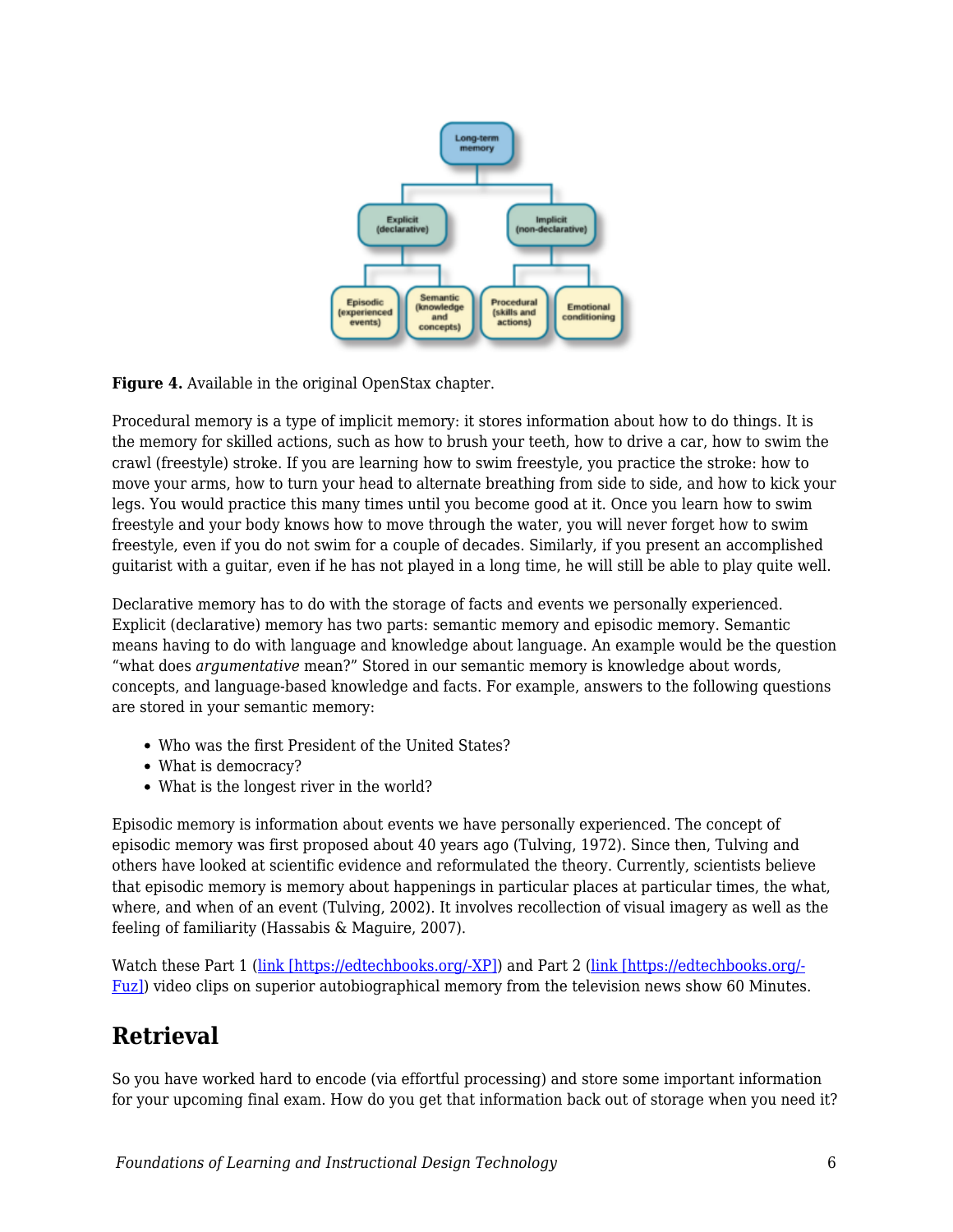The act of getting information out of memory storage and back into conscious awareness is known as retrieval. This would be similar to finding and opening a paper you had previously saved on your computer's hard drive. Now it's back on your desktop, and you can work with it again. Our ability to retrieve information from long-term memory is vital to our everyday functioning. You must be able to retrieve information from memory in order to do everything from knowing how to brush your hair and teeth, to driving to work, to knowing how to perform your job once you get there.

There are three ways you can retrieve information out of your long-term memory storage system: recall, recognition, and relearning. Recall is what we most often think about when we talk about memory retrieval: it means you can access information without cues. For example, you would use recall for an essay test. Recognition happens when you identify information that you have previously learned after encountering it again. It involves a process of comparison. When you take a multiplechoice test, you are relying on recognition to help you choose the correct answer. Here is another example. Let's say you graduated from high school 10 years ago, and you have returned to your hometown for your 10-year reunion. You may not be able to recall all of your classmates, but you recognize many of them based on their yearbook photos.

The third form of retrieval is relearning, and it's just what it sounds like. It involves learning information that you previously learned. Whitney took Spanish in high school, but after high school she did not have the opportunity to speak Spanish. Whitney is now 31, and her company has offered her an opportunity to work in their Mexico City office. In order to prepare herself, she enrolls in a Spanish course at the local community center. She's surprised at how quickly she's able to pick up the language after not speaking it for 13 years; this is an example of relearning.

### **Summary**

Memory is a system or process that stores what we learn for future use.

Our memory has three basic functions: encoding, storing, and retrieving information. Encoding is the act of getting information into our memory system through automatic or effortful processing. Storage is retention of the information, and retrieval is the act of getting information out of storage and into conscious awareness through recall, recognition, and relearning. The idea that information is processed through three memory systems is called the Atkinson-Shiffrin (A-S) model of memory. First, environmental stimuli enter our sensory memory for a period of less than a second to a few seconds. Those stimuli that we notice and pay attention to then move into short-term memory (also called working memory). According to the A-S model, if we rehearse this information, then it moves into long-term memory for permanent storage. Other models like that of Baddeley and Hitch suggest there is more of a feedback loop between short-term memory and long-term memory. Long-term memory has a practically limitless storage capacity and is divided into implicit and explicit memory. Finally, retrieval is the act of getting memories out of storage and back into conscious awareness. This is done through recall, recognition, and relearning.



Please complete this short survey to provide feedback on this chapter: <http://bit.ly/TheoriesonMemory>